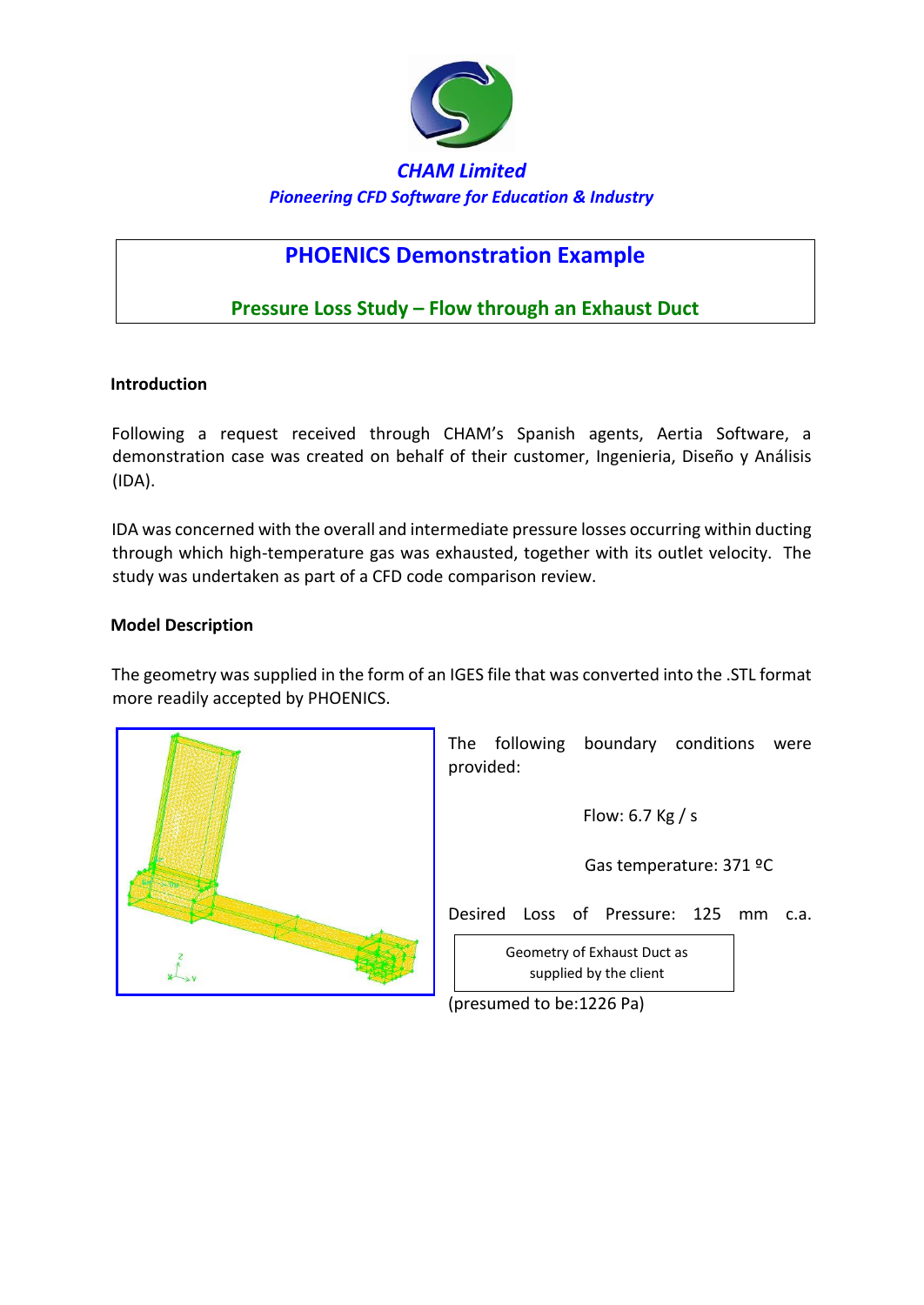

## **Modelling Assumptions:**

For demonstration purposes, the following assumptions were made:

- Only half of geometry modelled due to symmetry mass flow is thus 3.35 Kg/s;
- Fluid is air at roughly 1bar and 371ºC, giving a density of 0.54kg/s;
- Temperature is assumed constant;
- KE-Chen turbulence model used;
- Splitter plates at entrance to vertical duct modelled as solid wedge.

## **Results:**

Calculated average pressure at inlet plane: 1509 Pa above atmosphere. The exit is at atmospheric pressure, so the pressure drop through the device is 1509 Pa.

Average velocity near the exit plane is 34.9 m/s.

Results show considerable swirling flow in the vertical duct leading to the exit. Animated results can be found by clicking on: here and here and here.